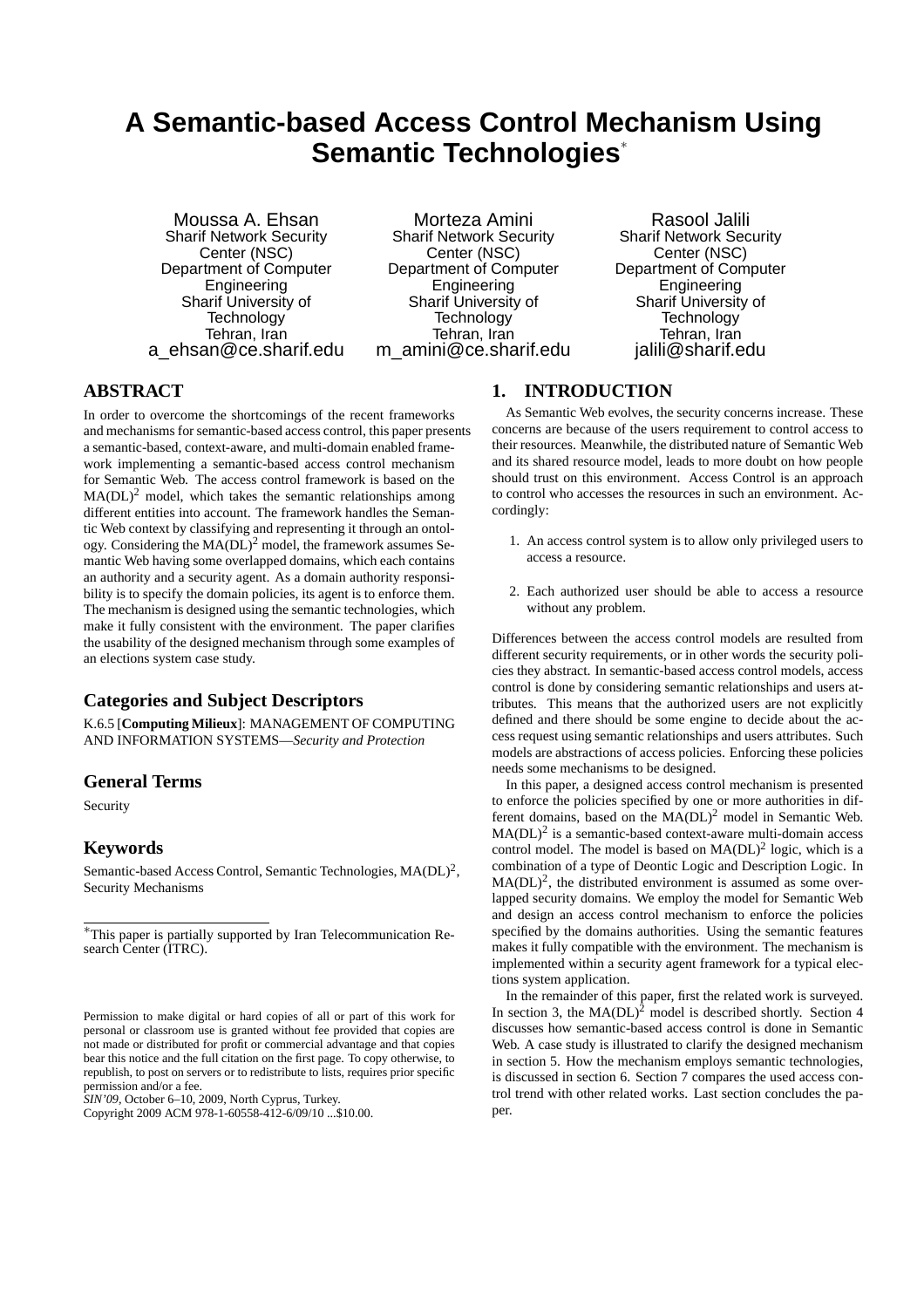# **2. RELATED WORKS**

Most of access control models presented in recent years, are based on the relationships between the entities and available instances in the decentralized environment. Such relationships are usually represented by ontologies and developed with some popular languages such as OWL and RDF. Some samples of these models are SBAC (Javanmardi *et al.*) [9], SBAC(Naumenko *et al.*) [16], and SAC (Yague *et al.*) [21].

The SBAC Model [9, 10], a semantic-based access control for Semantic Web, was proposed in 2006. The model uses ontologies as its basis and attempts to reduce semantic relations into the subsumption relations and use them in the access control process. In 2008, the model was extended to support temporal and historybased conditions[19, 18, 20]. The access control model has been evolved and logic is used as the core of inference [3]. A logic-based language named  $MA(DL)^2$  was introduced and used for specifying security policies and reasoning over the semantic information[2].

Naumenko *et al.* proposed another semantic-based access control model in 2006 [16, 17]. The model uses some ontologies with different granularities for employing semantic relations in access control and SWRL<sup>1</sup> for expressing provisions. Yague et al. proposed another semantic-aware access control model named SAC [22, 21] based on their previously proposed security policy rule language, SPL [23], in 2003. Its main contribution was the independence of access control to the location of the resources and not requiring clients identification.

Security policy language, Rei [13], was proposed in 2003 by Kagal *et al.*. Some semantic relations such as privilege delegation are enabled in this language. They proposed a semantic access control framework named Rein [11, 12] based on Rei in 2005 and 2006. One of its most important capabilities is that defining security policies is enabled in any policy language, of which an inference engine exists. XACML is another policy language proposed by Moses in OASIS in 2003 and 2005[14, 15]. OASIS proposed a framework, in which the language can be employed too. Not employing semantic relations, is the main drawback of this language and framework. Some attempts such as Damiani's *et al.*[5] in 2004 were done to employ semantic relations for the policy language but no important success was achieved.

# **3. THE MA(DL)**<sup>2</sup> **ACCESS CONTROL MODEL**

The logical foundation of semantic-aware environments (based on description logic) as well as the benefits a logical system offers to satisfy important security requirements in semantic-aware environments motivates us to use such a logic-based security model. In the selected model a logical language (named  $MA(DL)^2$ ) [2] is employed for specification and inference of security policies<sup>2</sup>.

 $MA(DL)<sup>2</sup>$  is the combination of Deontic Logic and Description Logic that enables administrators of different security domains to specify their security policies in terms of deontic statuses: obligations, prohibitions, permissions, and waives. Using this logic, enables us to take the impact of subsumption relations between the classes of entities on propagation of security policies into account. The subsumption relation is the key relation between entity types (concepts) in a semantic-aware environment that construct a special hierarchy on them.

This security model is for a semantic-aware computational environment and contains the following components:

- logical structure of the system participants, *i.e.*, subjects, objects, and possible actions
- logical structured collection of security policies
- sets of inference rules

The system can use these to conduct automatic reasoning for conceptual level security control on the semantically structured collection of data that are specified as an ontology. In this model, the environment is divided into some security domains. Each security domain has a security manager, henceforth called *authority*. As is shown as a sample in Figure 1, in each domain a set of resources (objects) are protected based on its authority policies. The duty of an authority is composing the security policies of the domain. It is worthwhile to note that authorities domains may get overlapped with each other. In this way, the owner or creator of each resource (object) can register it in one or more domains and rely on their authorities policies to secure his/her resource. Details about the model and its security elements are discussed in [3].

Based on the aforementioned computational model of the environments and its security elements, the formal description of the model components are represented as follows.

**DEFINITION 3.1** Normative based Security Model Data Set A data set of the model is a 5-tuple (*FDS*,*SPB*,*MSP*,*OPR*,*KB*). Each component of the data set is as follows.

- **FDS:** FDS is the fundamental data set of the model that contains ontologies of subjects, objects , and possible actions of the under protection system. FDS is a 4-tuple (*ONT*,*DS*,*CX*,*DOM*) in which each component is defined as follows:
	- *ONT* =  $(ONT<sub>S</sub>, ONT<sub>O</sub>, ONT<sub>A</sub>)$ , an ontology base that includes ontology of subjects (*ONTS*), objects (*ONTO*), and actions (*ONTA*), and two special concepts denoted by ⊤ (universal concept) and ⊥ (bottom concept).
	- $DS = \{OB, PE, IM, GR\}$  is a set of deontic statuses that respectively illustrate Obligation, Permission, Impermission, Gratuitousness.
	- $CX = \{cx_0, cx_1, ..., cx_n\}$  is a set of context propositions that are used to specify dynamic security policies based on the context.
	- $DOM = (AU, AO, AX)$ , represents domains of authorities in a semantic-aware environment.  $AU = \{u_0, u_1, ..., u_k\}$ is a set of authorities that establish security policies in their specified domains. *AO* is a function that maps each authority to a set of objects in his/her domain. *AX* is another function that assigns to each authority a set of local context propositions.
- **SPB:** A Security Policy Base stores a set of security policy rules. Security policies, including *authorization policies* as well as *obligation policies*, capture the security requirements of an organization. In other words, they separate authorized states from unauthorized ones. In this model security policy rules are specified based on the language of  $MA(DL)^2$  logic [2].
- **MSP:** The policies about security policies are described as meta security policies. MSP is a 2-tuple (*ResSt, Def St*) in which *ResSt* is a resolution policy and *De f St* is a default status in the system.
- **OPR:** OPR is the collection of administrative operations required to encode security policies and enforce them in the system. It

<sup>1</sup>http://www.w3.org/Submission/SWRL/

<sup>&</sup>lt;sup>2</sup>The paper is based on version 2008 of  $MA(DL)^2$ . The logic is now in progress to be enhanced.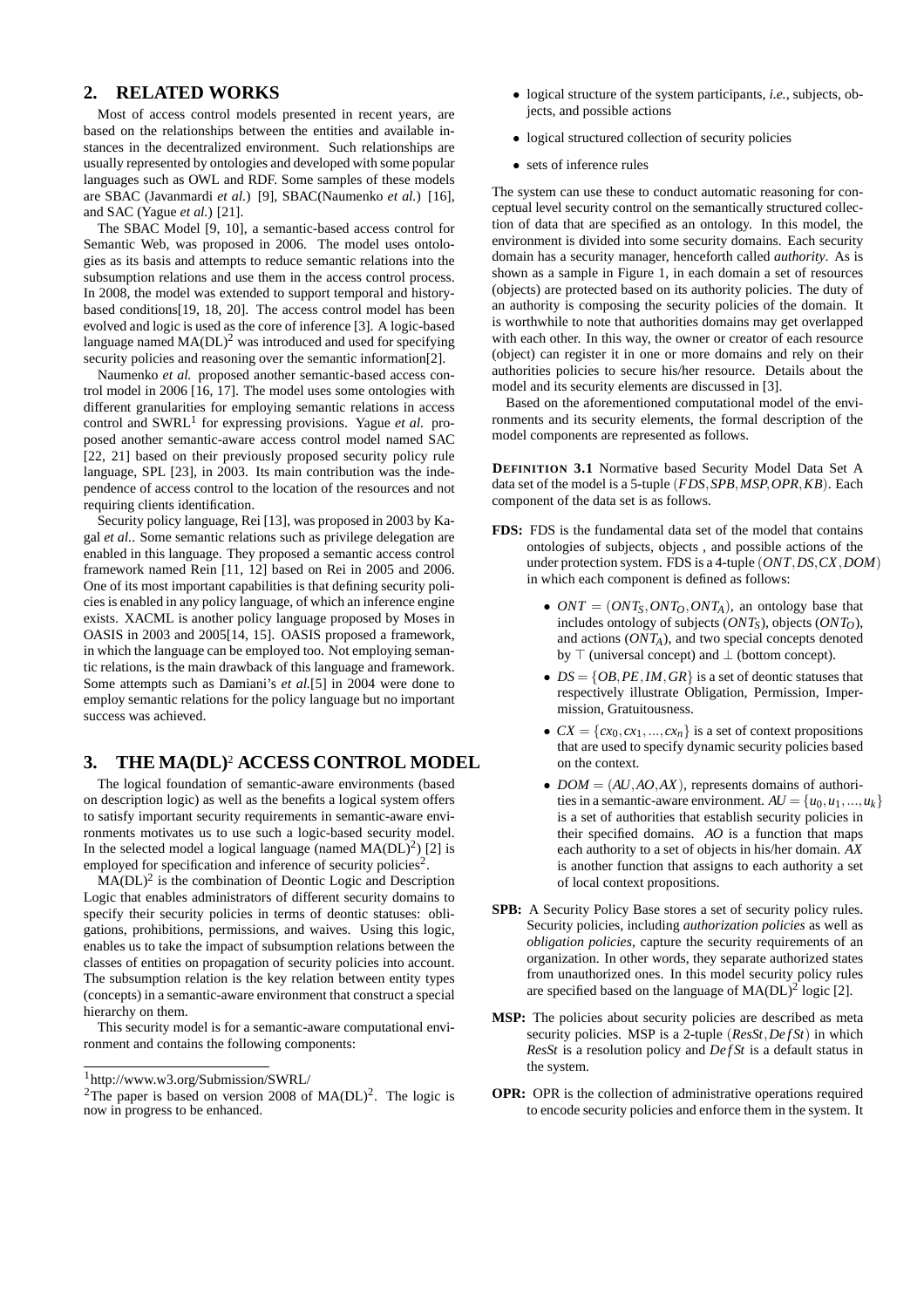

**Figure 1: The proposed definition for Semantic Web.**

is a set of three elements *AddPolicyRule* , *RemovePolicyRule*, and *AccessDecision*.

**KB:** A knowledge base of the system that is a union of subsumption relations (*SUB*), context propositions (*CX*), security policy rules (*SPB*), and conflict resolution rules (*RR*). Policy inference in the model is done based on the facts stored in the knowledge base *KB*.

# **4. APPLYING SEMANTIC-BASED ACCESS CONTROL IN SEMANTIC WEB**

In order to control accesses based on  $MA(DL)^2$  semantic access control in a decentralized manner, we divide Semantic Web into some security domains. In each domain, a security authority and a security agent exists. The domain authority is to specify the security policies in its domain; and the security agent task is to enforce the specified policies and control the accesses to the registered resources in the domain. In this new definition of Semantic Web, we assume that the resources owner registers them in one or some other security domains and only authorized users may have access to them. The proposed definition for Semantic Web is shown in Figure 1.

The resources may be annotated by the authority. The annotation contains some information about the security requirements and capabilities that the annotated resource has, and therefore, should be satisfied [7]. The access control process is done by reasoning over different information of the entities, which are involved in the access request. These entities include the requester, the resource, and other environmental (*i.e.* contextual) entities.  $MA(DL)^2$  was proposed as a logic-based policy language[2], which can be used to specify and infer conceptual-level security policies in semanticaware environments such as Semantic Web. An ontology was suggested to represent the policies based on this language [7]. In addition, another ontology was presenteed to classify the contextual information of Semantic Web environment, in [8]. In the next section, we describe the basis of the security agent framework.

# **4.1 The Security Agent**

The framework of our-proposed security agent is shown in Figure 2. The framework is designed compatible with the two wellknown standards, XACML [15] and ITU-T [1]. The external entities that are related to the framework are:

- Subjects (users, or requesters): A subject is a user or its agent, who wants to access some resources. The subject provides some of its security capabilities and requirements.
- The environment: This is the source of the contextual information.
- The security authority: The authority of a security domain is to specify the security policies and define the security requirements and capabilities of a resource via PAP, which is an interface to the agent framework.
- Source Of Authority(SOA): SOA validates the certificates provided by a subject to the security agent. In this framework, this external system is a part of the trust infrastructure SPKI/SDSI [4].

The internal components of a security agent are described as follows:

- Policy Administration Point(PAP): This is an interface for the security authority to specify security policies, security requirements and capabilities, and assign the meta data.
- Policy Decision Point(PDP): PDP decides about a requested access using its internal unit, Inference Engine. The decision is made through reasoning over the information of different entities such as subject, object, and other contextual information, which are stored in different ontologies. Inference Engine makes two important inferences: first, checking the credentials whether adequate certificates are provided, and, second, deciding about an access request.
- Policy Enforcement Point(PEP): This component is responsible for controlling accesses to a resource. By receiving an access request, PEP asks KB for all essential information, and redirects them to PDP for decision making, and finally, enforces the decision made by PDP on the request. PEP other task is to contact with Credential Verifier to verify the credentials.
- Context Handler: The necessary contextual information is gathered by this component. This information is stored in a specific format inside an OWL file after acquisition.
- Credential Verifier: This component verifies subjects prepared credentials by communicating with SOA. In our proposed framework, verifying credentials are based on SPKI/S-DSI infrastructure [4].
- Ontology Manager: This module manages the base ontologies, and consists of Ontology Base, Ontology Parser, and Ontology Encoder. Some ontologies such as Subjects Ontology, Objects Ontology, and Actions Ontology are stored in Ontology Base. These ontologies are defined in different schemas and are in types of respectively madl2:SubjectEntity, madl2:ObjectEntity, and madl2:ActionEntity [7]. Ontology Parser is responsible for extracting subsumption relations needed for Inference Engine and storing them in the respective ontologies located in KB. The extraction is done only once per changes in the three base ontologies. This is done due to the efficiency of the inference.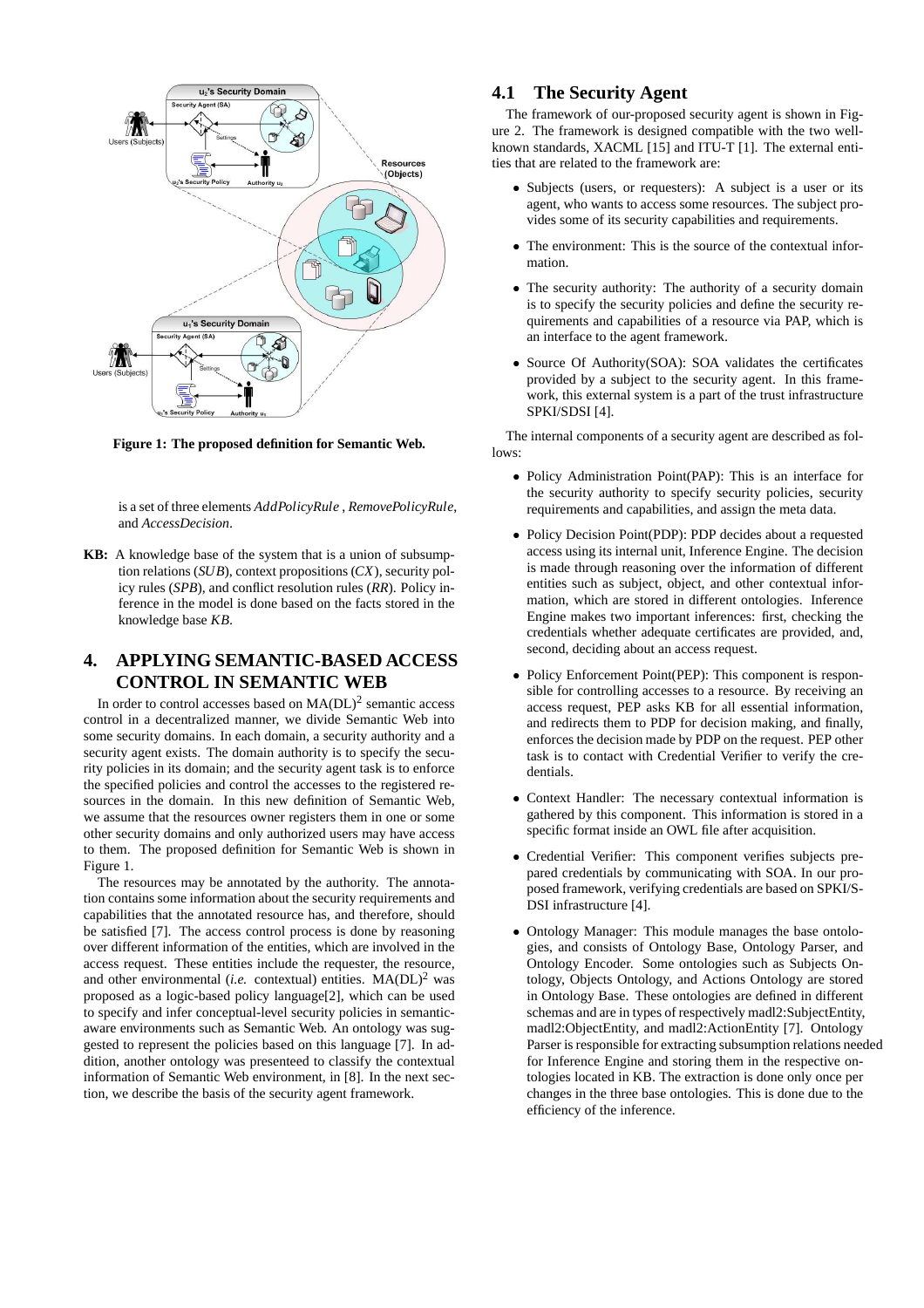

**Figure 2: The security agent framework.**

- Knowledge Base(KB): This module is a set of repositories of all information needed by Inference Engine to decide for an access request. All needed information is updated in KB by KBMS and used by Inference Engine. KB contains the following repositories which are in OWL format:
	- **–** Security Policy Rules base(SPR): This repository contains the specified security policy rules, which are defined by the security authority. The rules are represented in OWL using madl2 ontology [7]. This repository is used to extract the required credentials and contextual information to decide about an access request.
	- **–** Meta Data base(MD): The meta data needed for implementing the framework is stored in this repository. This information includes information about conflict resolution and the ontologies locations.
	- **–** Subsumption base(SUB): The subsumption relations extracted from the Subject, Object and Action ontologies are stored in this base.
	- **–** Context Information base(CI): CI contains the contextual information gathered from the environment. This repository is to maintain the history of the contextual information. Contextual information are represented in OWL using NSCContext ontology [8]. This ontology classifies the Semantic Web context from the access control point of view.

The process of access control is described in the next section through a case study.

## **5. CASE STUDY**

In order to exemplify the details of the semantic access control mechanism, we describe a case study on an Elections System. In this section, first the elections system environment and its assumptions are demonstrated and then an access control scenario to show how our proposed framework performs access control is shown.

#### **5.1 Elections System**

In the following case study, a distributed elections system (ES) is assumed in which three elections subsystems exist: Presidential Elections Subsystem (PES), parLiament Elections Subsystem (LES), and Mayor Elections Subsystem (MES). These subsystems are the resources which were defined and registered by an authority. The users (Subjects) can access these resources using any gate connected to Semantic Web. In this case study, we assume that the domains are created considering regional matters, which each region is a village or a city. People living in each region, have their own privilege to access different subsystems. Each region contains a security authority that is responsible to manage and control the elections in the region. For simplicity, we assume only one authority, *i.e.* Interior Minister, manages all the regions and their subsystems ES.

Some actions such as Voting, Counting the Votes, Candidate Registration, Viewing Results, exist which can be acted on the resources. These actions compose an ontology named Action Ontology. All the actions are single-individual concepts. To access the resources, the users should provide some credentials. These credentials, which are a collection of attributes that a user has, compose the Subject Ontology which is depicted in Figure 3 and will be known as subjects. The users requiring to access the resources should provide credentials which match such subjects attributes. These credentials should be based on the policies defined by a se-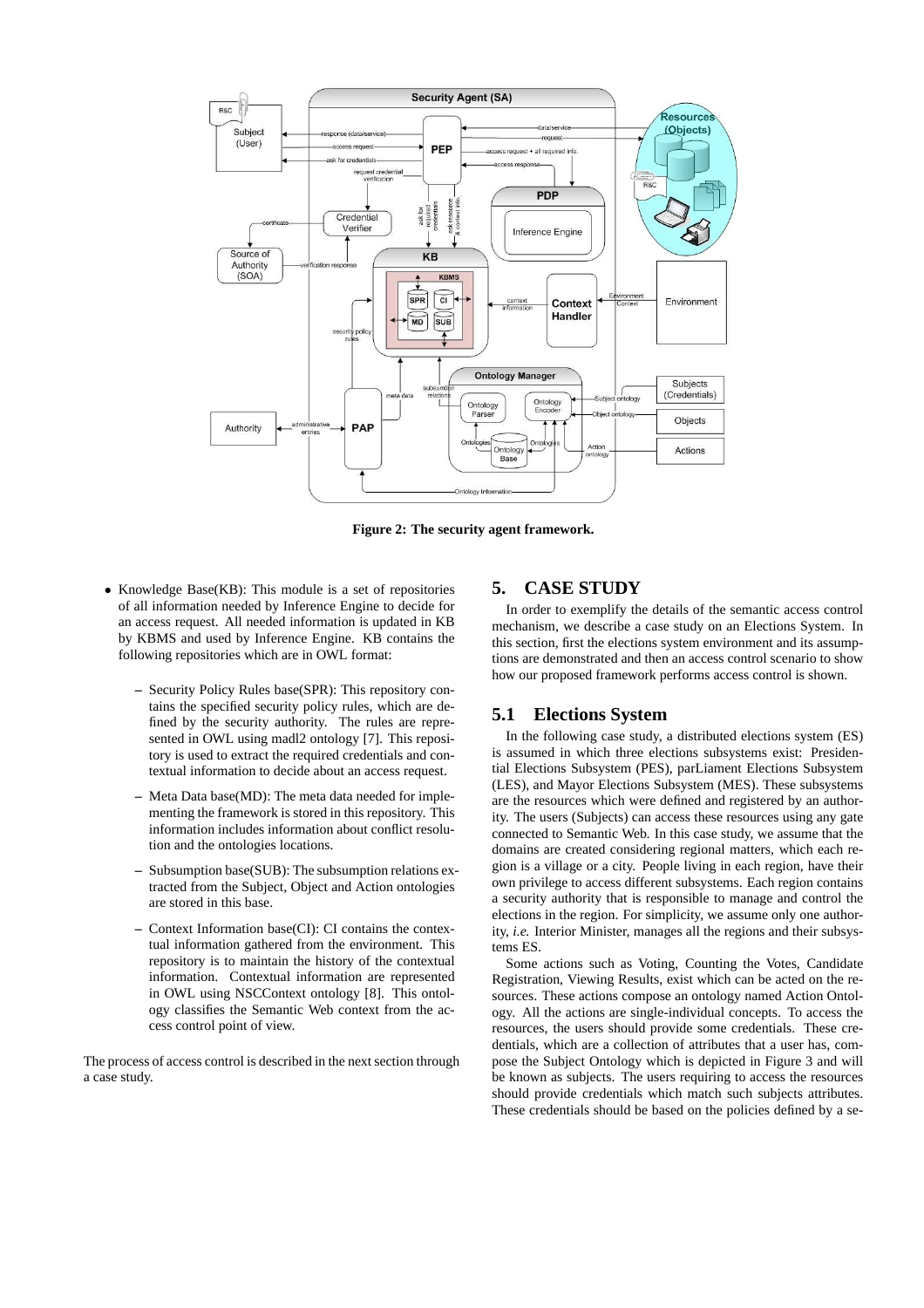

**Figure 3: The subjects involved in the elections system.**

curity authority.

Some other information are involved in accessing these resources such as the vote counters location, the download speed of a connection, or the time that a voter can vote. We consider all these as contextual information. The properties of these sort of information are being stored using Context Ontology. We will discuss about the ontologies designed to control the accesses later.

#### **5.2 An Access Control Scenario**

In this scenario, assume that user  $u$  1 located in city  $c$  1 wants to vote in the elections. The elections are going to be held on June 12, 2009, 8am to 9pm. Also, We assume that it is essential for the voter to connect to the system within a download speed rate more than 128kb/s. To access the Elections System, the user should provide essential credentials that shows he/she is eligible to vote. The eligibility conditions are specified by Interior Minister. In the scenario, the meaning of eligibility is providing enough credentials showing that the user is Iranian, and is at least 18 years old. On the other hand, to vote for the parliament, *u*\_1 should access *les*\_1 which is an individual of *LES*. The security authority (*i.e.* Interior Minister) has annotated this individual to specify some individual-level policies. These policies say that to vote for parliament in city *c*\_1, *u*\_1 should prove his/her *c*\_1 residency. We assume that all credentials provided by user *u*\_1 are validated by Credential Verifier. Now consider the following scenario:

- 1. User *u*\_1 submits its request to PEP to access *les*\_1.
- 2. PEP redirects the access request to KB to extract the required credentials. The access request which includes the resource (*les*\_1) and the requested action (*vote*),
- 3. KB extracts the list of the required credentials to access the resource *les*\_1. The extraction is done in two steps:
	- (a) First, the most specific concept of which the resource is member (*LES*), is found by KB. Then all the conceptual policies defined by the authority for this concept that are related to the requested action, are extracted. Therefore all the required credentials needed to access all individuals of type *LES* are extracted.
	- (b) Second, by checking the section *SecurityPro f ile* in the file les\_1.owl, all the security requirements and capabilities that are defined for performing voting on *les*\_1 are extracted. These are the individual-level policies of this resource.
- 4. PEP passes the list of the credentials needed for *u*\_1 to access PEP. These credentials include having Iranian nationality, residency of *c*\_1, and being older than 18.
- 5. *u*\_1 delivers the required credentials to PEP. These credentials should show that the user is Iranian, older than 18 and a resident of *c*\_1.
- 6. So now PEP does two things:
	- (a) First, redirects the credentials to Credential Verifier to validate them.
	- (b) Second, by passing the access request, asks KB to achieve and return all the required information for making decision for it.
- 7. The credentials are validated by Credential Verifier and the validity of the credentials are returned back to PEP. Meanwhile KB extracts the required information, and those which should be gathered from the environment (contextual information) are asked from Context Handler. In this case, the Context Handler should gather and return back the date, time and the location of the requested user.
- 8. The required information are gathered from the environment by the Context Handler and represented using OWL and returned to KB. (The way that the context is handled is discussed in [8]. we do not describe more in details here.)
- 9. The returned contextual information is stored in the CI by KBMS and besides all other required information is redirected to PEP.
- 10. Now PEP has all the required information including the validated credentials, the required credentials, the contextual information, the subsumption relations of the subject (credentials), object (resources), and action (the relationship between the actions related to the requested action), and the specified conceptual and individual-level policies. It passes these information to PDP, for decision making.
- 11. PDP by the help of its main component, *Inference Engine*, makes decision whether *u*\_1 is allowed to access *les*\_1 or not. The inference is done in two steps:
	- (a) First, The individual-level credentials are checked to see whether the provided credentials are essentials or not. This is done by a matching algorithm using subsumption [7].
	- (b) Second, if the first step is qualified, the correct format needed for the implemented prolog engine is created and the engine is run. This engine makes decision about the request using all the semantic information provided to PDP. This engine works based on the  $MA(DL)^2$  logic [2].
- 12. If based on the provided information PDP decides that *u*\_1 is allowed to access *les*\_1, PEP lets him/her to access the resource and therefore vote.

# **6. USING SEMANTIC WEB TECHNOLO-GIES**

In designing the access control mechanism, semantic technologies are employed. These technologies are used in two different manners: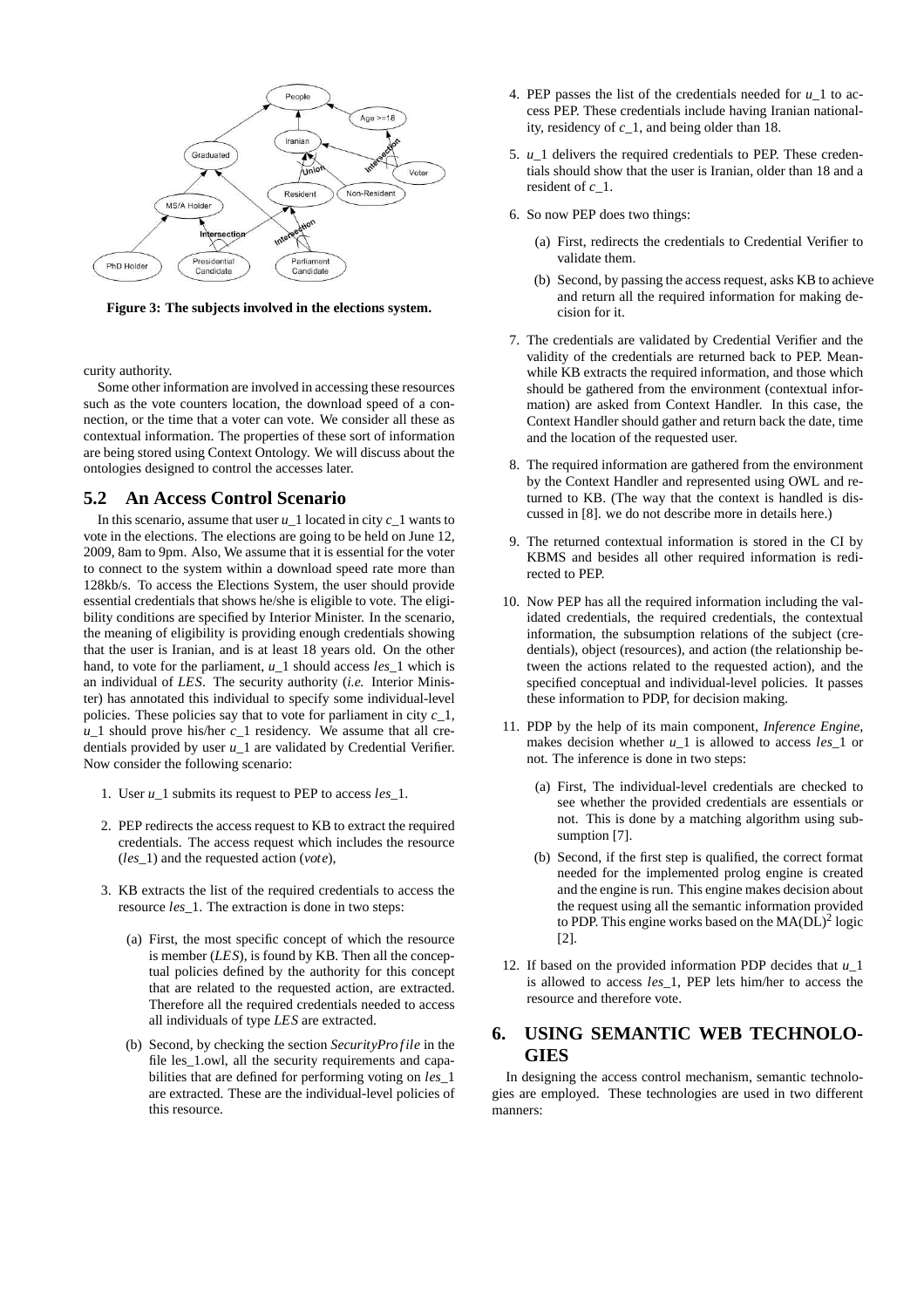

**Figure 4: The Subject, Object, and Action Ontologies structure.**

- 1. Using ontologies to present the structure of representing, and infering different information. The designed ontologies are as some languages to represent the semantic information used in inference. Some of these ontologies include ontologies for Semantic Web context, meta data, and security policy rules in conceptual level, or individual level. All these languages are being developed based on OWL to be consistent with Semantic Web.
- 2. Using repositories in type of OWL files. Information in Semantic Web is stored in some file types such as OWL, RDF, and DAML. Using databases is being considered as another approach. In the proposed framework, OWL files are employed. However the differences between the two approaches, and the reason of choosing this file type is discussed later.

In the rest of the section, the two manners are illustrated in more detail.

## **6.1 Ontologies for representing an inference language**

Ontologies are powerful and expressive, and therefore can be used as some languages to represent information and infer other information. In the proposed framework, different ontological languages to represent different information are being employed. Some of these ontologies are discussed in this section.

#### *6.1.1 Subject, Object, and Action Ontologies*

Every access control framework involves three essential entities: subject, object and action. These three components, respectively, represent the requesters, the requested resources and the requested actions to be performed on the resource. Using the  $MA(DL)^{2}$  model, these three entities impact on access control indirectly. This means first the subsumption relations are being extracted and then these relation, are being employed in decision making. To represent these three entities, three ontologies named Subject Ontology (SO), Object Ontology (OO), and Action Ontology (AO) are designed. After populating these ontologies, they are parsed using Ontology Parser located in Ontology Manager and the resulting subsumption relations are stored in SUB repository in KB. As being depicted from Figure 4, three classes have been defined. Each class is a subclass of *owl:class* therefore any instance of these classes is a class itself. Such designing helps us to define different individuals of such entities and use them in access control. Now consider the elections system case study. A voter (subject) wants to vote (action) in an elections subsystem (resource). The class Voter can be described as bellow:

```
<SubjectEntity rdf:ID="Voter">
 <owl:intersectionOf rdf:parseType="Collection">
  \langle Subject Entity rdf: about = "#Upper18" />
  \langle Subject Entity rdf: about = "# Iranian" />
 \langle / owl:intersection Of >
```
 $\langle$  Subject Entity>

and an instance of Voter can be defined like this:

 $\langle$ Voter rdf:ID = "voter1" />

The resources LES, PES and MES can be defined using Object Ontology as bellow:

```
< O b j e c t E ntity rd f: I D = "ES" />
< O b j e c t E ntity rd f: I D = "PES" >
 <rdfs:subClassOf rdf:resource="#ES" />
\langle / Object Entity>
< Object Entity rdf: ID = "LES">
 <rdfs:subClassOf rdf:resource="#ES" />
\langle Object Entity >
<ObjectEntity rdf:ID="MES">
 <rdfs:subClassOf rdf:resource="#ES" />
\langle / Object Entity>
```
and an instance of LES can be declared:

 $\leq$ LES  $rdf$ :ID = "lec 1"/>

As the last example, the action Vote and its instance can be defined as:

 $<$  A c tion Entity rdf: ID = "Vote" />  $\langle$ Vote rdf:ID = "vote" />

## *6.1.2 The Conceptual-level Security Policy Rules Ontology*

As discussed before, security policy rules in conceptual level are specified using the  $MA(DL)^2$  logic language. In order to specify the rules in a consistent manner, we presented an ontology with the same expressiveness. In the ontology, an etitiy named SPRule exists which is equal to the Security Policy Rule in MA(DL)<sup>2</sup>. This class and its properties are depicted in Figure 5. SPRule contains four properties including sprPrecondition, sprDeonticStatus, sprAuthority, and sprDoPredicate. These properties respectively represent the environmental preconditions which should happen, the deontic status that the rule implies, the authority that has specified the rule, and the do predicate to determine the subject, object and the action of the access control rule. As an example in the elections system case study, consider the following security policy rule in  $MA(DL)^2$ :

 $cx_0 \wedge cx_1 \rightarrow PE_{InteriorMinister}$  do(*Voter*,*ES*,*Vote*)

This rule demonstrates that any subject with Voter credentials, is permissible to Vote in ES if the two propositions cx0 and cx1 exist. The rule, which was specified by Interior Minister can be represented by the madl2 ontology as bellow:

```
<SPRule rdf:ID="spr3">
  <sprPrecondition<Formula>< first >\langleProposition rdf:resource="#cx0"/>
    \langle first >
    <rest>first>\langleProposition rdf:resource="#cx1"/>
     \langle first > \langle rest >
   \langle / Formula>
  \langle sprPrecondition>
  <s prDe o ntic Status >
   <DeonticStatus rdf:resource="#PE" />
  \langle sprDeontic Status>
  <sprAuthority>
```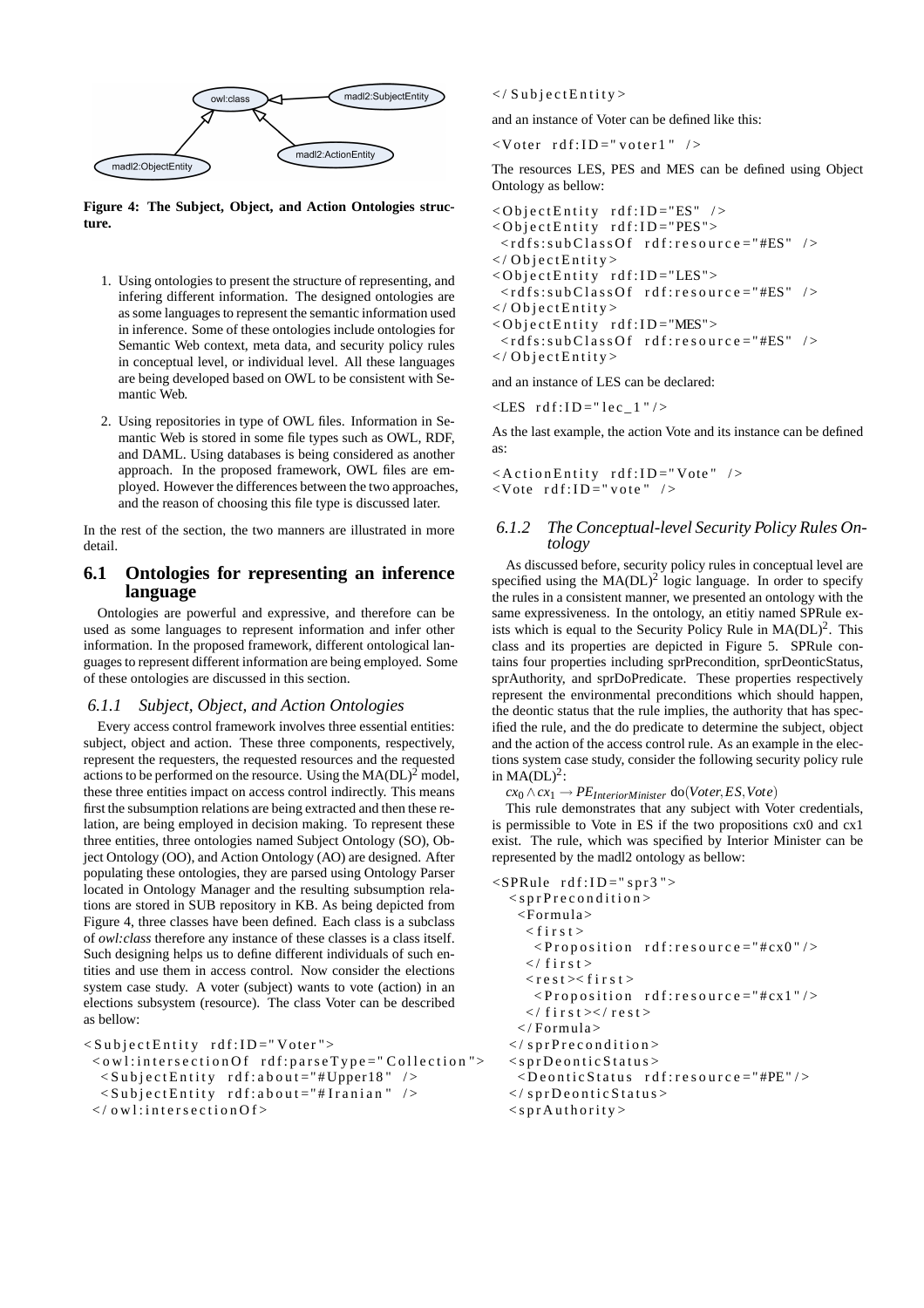

**Figure 5: The conceptual-level security policy rule ontology.**



**Figure 6: Security Profile to specify individual-level policy rules.**

```
< Authority Entity
          r df : re source = "#Interior Minister"\langle sprAuthority>
  <sprDoPredicate>
   <DoPredicateArgs>
     \langlesubject rdf:resource="#Voter"/>
     <object rdf:resource="#ES" />
     \langle action \rightharpoonup df:resource="#Vote"/>
   \langle DoP redicate Args>
  \langle/sprDoPredicate>
< / SPRule>
```
#### *6.1.3 The Individual-level Security Policy Rules Ontology*

The individual-level security policy rules can not be specified by the  $MA(DL)^2$  logic. To specify these policies, another ontology is designed based on security capabilities and requirements. We presented a model for the resources in Semantic Web, in which every resource is assumed to be as a service provider and all actions a resource has are assumed to be a service [7]. Therefore, by considering this canonical model, the individual-level security policy rules can be annotated on their Semantic Web service definition. These security policy rules are a subclass of a ServiceProfile[6] and named as SecurityProfile (Figure 6).

For clarification consider the following example in the Elections System case study. As specified by Interior Minister, to access *les*\_*c*1 it is required to be resident of city *c*\_1. This rule can be specified as bellow:



**Figure 7: The NSCContext ontology to represent the contextual information in Semantic Web.**

```
< security Requirements >
  < S e curity R equirements
          rdf: ID = " Security Requirements _les_c1">
   < rd f : f i r s t >\langlemadl2:SubjectEntity rdf:ID="ResidentOfC1">
      <rdfs:subClassOf rdf:resource="#Resident"/>
    \langle madl2: Subject Entity>
   \langle rdf:first>
  \langle / Security Requirements>
 \langle security Requirements>
\langle / Security Profile>
```
#### *6.1.4 The Context Ontology*

The propositions in conceptual-level security policy rules are all contextual information. To classify the Semantic Web contextual information, an ontology named NSCContext was presented [8]. The ontology root is named NSCContext and all represented contextual information are its subclasses instances. The classes of the ontology are shown in Figure 7. As an instance of represented contextual information consider an example from the Elections System case study. In the Elections System, an eligible voter can vote at June 12, 2009, 8am to 9pm. So this proposition can be represented as bellow:

```
< Security Profile rdf:ID="security Profile_les_c1"> </timeOfSense>
                                                             \langleTime rdf:ID = " cx0 " >
                                                              < time: has B e g inning >
                                                                <time: Instant rdf: ID = "C0Beginning">
                                                                 <time:inXSDDateTime >
                                                                       2008−06−12 T08:00:00
                                                                 </time:inXSDDateTime>
                                                                \langle time: Instant>
                                                              \langle time: has B e g inning >
                                                              \langle source \rangle<Company rdf: ID = "Timeserver" />
                                                              \langle source \rangle< time: has End>
                                                                < time: Instant rdf: ID = "C0End">
                                                                 <time:inXSDDateTime >
                                                                       2008−06−12 T21:00:00
                                                                 </time:inXSDDateTime>
                                                                \langle time: Instant>
                                                               \langle time: has End >
                                                              <timeOfSense>
                                                                       2007−03−23 T00:00:00
```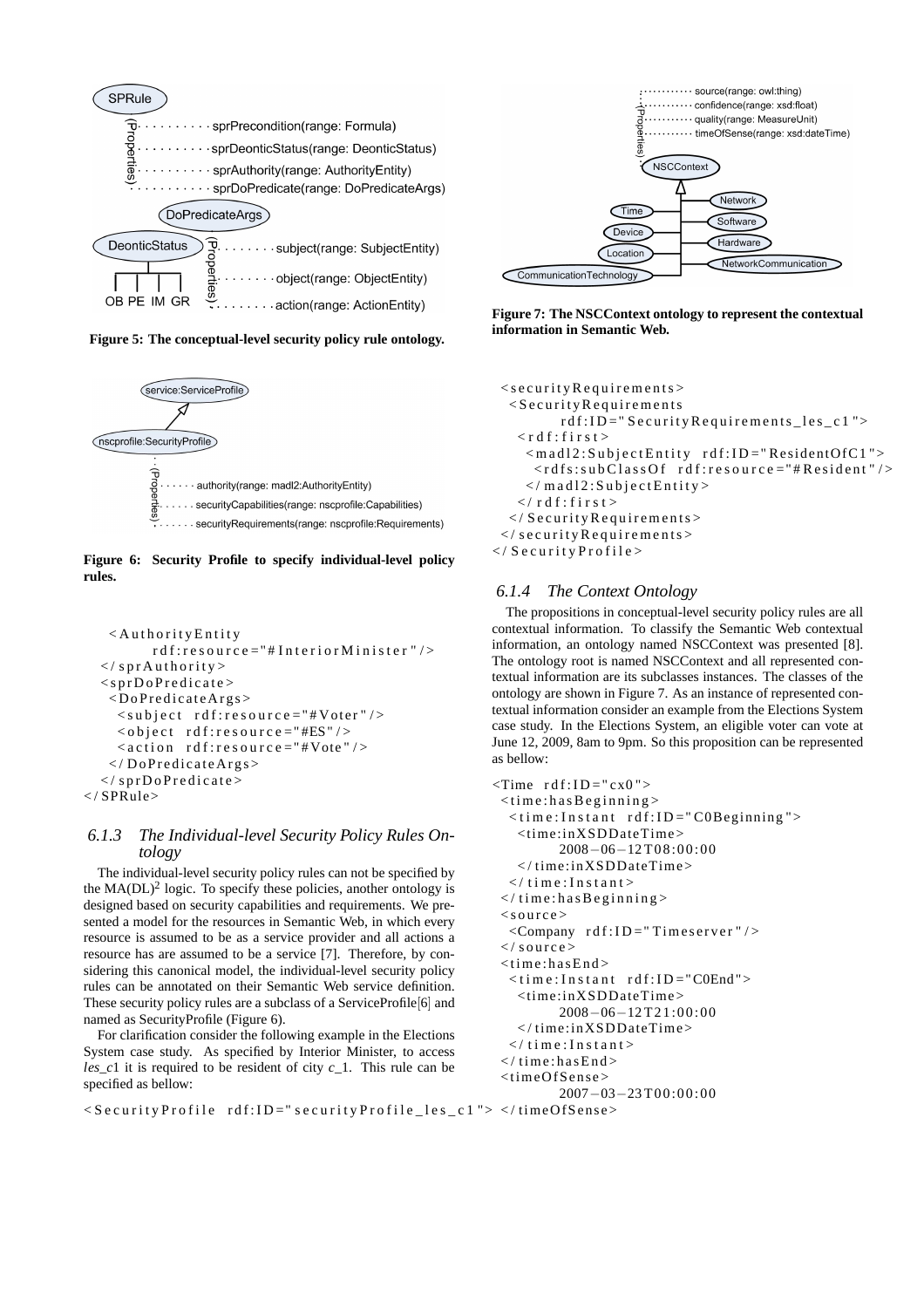#### **MetaData**

| conflictResolutionType (range: owl:ConflictResolutionType) |  |
|------------------------------------------------------------|--|
| resourceSharedInstances (range: xsd:String)                |  |
| 令······ authorityInstancesURL (range: xsd:String)          |  |
| पू actionEntityInstancesURL (range: xsd:String)            |  |
| 8. objectEntityInstancesURL (range: xsd:String)            |  |
| subjectEntityInstancesURL (range: xsd:String)              |  |
| contextInstancesURL (range: xsd:String)                    |  |
| madl2InstanceURL (range: xsd:String)                       |  |

**Figure 8: The MD ontology to represent the framework meta data.**

 $<$  confidence > 1.0 $<$ / confidence >  $\langle$  Time $>$ 

#### *6.1.5 The Meta Data Ontology*

The framework needs to store some meta data. These information are used to resolve conflicts, and store the repositories addresses and the default namespaces. The meta data information are represented using an ontology named MD. The ontology is shown in Figure 8.

# **6.2 OWL Files As Repositories**

All information needed in the framework for decision making are stored in OWL files. These files are populated using the ontological languages described in the last subsection. Another way can also be used; using relational databases as information storage. In the following subsection these two solutions are compared and the reasons why we've chosen OWL files are discussed.

#### *6.2.1 OWL Files VS. Database*

Using OWL files have the following advantages:

- 1. These files are fully consistent with Semantic Web and this environment supports this file type.
- 2. By using these files, importing information from other namespaces and other domains in a distributed manner is available.
- 3. The ability to share, and exchange information between different domains using these files is facilitated.

Although there are several advantages using OWL files, some disadvantages also exist, which can be solved with database. These disadvantages include:

- 1. Considering the limited physical memory for implementing the framework, the OWL files may be troublesome. This problem occurs because of the need of collecting all ontologies located in the OWL file itself and others located in the imported files.
- 2. The volume of data used for access control become more and more during time; therefore the OWL files become larger and larger. As OWL files evolve, processing the data in these files will become time-consuming.

These two problems occur because in accessing OWL files, there is no certain way to collect only the needed information. Generally database management systems can solve the first problem by extracting the needed data on demand. As nowadays efficient DBMSs exist, the second problem can be solved too. Therefore, in the first mind, we thought that although using OWL files has several advantages, databases are more efficient and should be employed. After doing several tests, we understood there is no more efficiency using databases in our framework. The reason is that logic access control needs all information to make decision. So database management systems can not solve the first problem and all information should be passed and the only solution for that problem is to add more hardware. Although the second problem could have been solved by databases, because it is a minor requirement and can be partially corrected by some OWL tools such as Jena<sup>3</sup>, is ignored. Finally, OWL files are being used as the repositories of the framework.

#### *6.2.2 OWL Storing Files*

There are several repositories, which store the information represented by the structural ontological languages discussed before. These files are as bellow:

- md.owl: This file contains all meta data needed for access control and is located in the predefined address*/ontologies/md.owl*. This is the only predefined address used in the framework. The file contains the information that are logically stored in MD located in KB.
- so.owl, oo.owl, and ao.owl: These files are logically stored in Ontology Base and contain the information of the Subject, Object and Action Ontologies respectively.
- madl2Instances.owl: This file contains all the specified security policy rules which are represented using the OWL version of  $MA(DL)^2$ . These security policy rules are stored logically in SPR located in KB.
- [resourceID].owl: each resource contains a file in which the services it can serve are stored. These files are written in OWL-S and for each service its individual-level security policy rules (requirements and capabilities) are specified in it.
- sub.owl: In this file the extracted subsumption relations are stored. The file contains the data stored logically in SUB located in KB.
- ciInstances.owl: This file is to store the contextual information obtained from the environment. This is the place in where CI information located in KB are stored.

## **7. DISCUSSION**

In order to compare the access control framework features with the other related works, we use two different trends. First, we compare the applied access control model, with some others introduced in section **??**. Second, we compare the framework itself with two other frameworks. As depicted in Table 1, We employed an access control model, which covers all the features of its decendents, in addition to supporting multi domains. Similar to other semantic access control models,  $MA(DL)^2$  uses semantic relations among entities to decide about an access request. Moreover, contextual information are used in inferece performed in  $MA(DL)<sup>2</sup>$ , but SBAC (Javanmardi *et al.*) and SAC do not. Similar to SBAC (Javanmardi

<sup>3</sup>http://jena.sourceforge.net/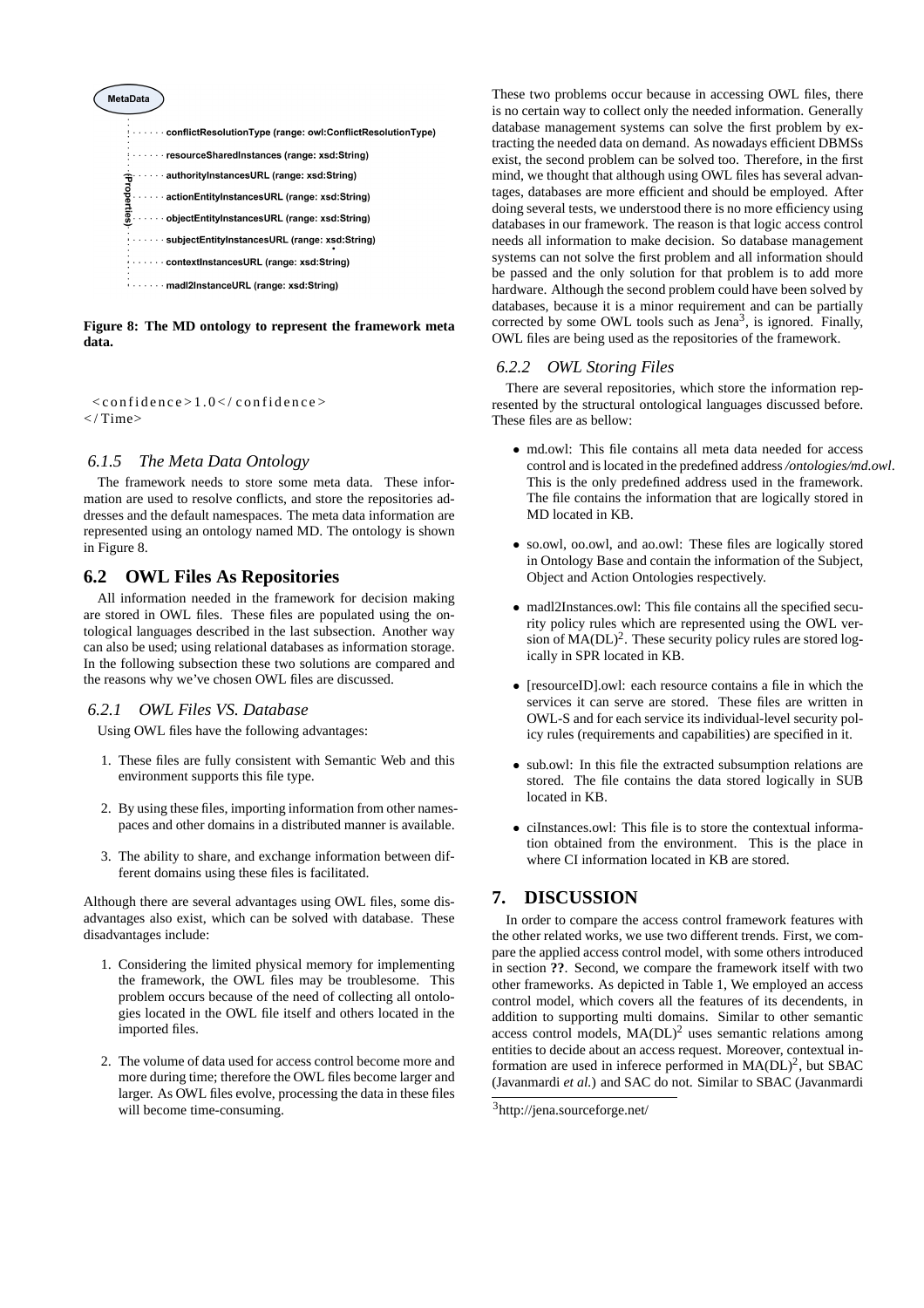|  | Table 1: Comparison between $MA(DL)^2$ and other access control models. |  |  |  |  |  |  |
|--|-------------------------------------------------------------------------|--|--|--|--|--|--|
|--|-------------------------------------------------------------------------|--|--|--|--|--|--|

| Model                             | Semantic-Aware | Context-Aware | Credential-Based | <b>Subsumption Employed</b> 1 | Multi-domain Enabled |  |
|-----------------------------------|----------------|---------------|------------------|-------------------------------|----------------------|--|
| SBAC (Javanmardi <i>et al.</i> )  |                |               |                  |                               |                      |  |
| SBAC (Naumenko <i>et al.</i> )    |                |               |                  |                               |                      |  |
| SAC (Yague <i>et al.</i> )        |                |               |                  |                               |                      |  |
| $MA(DL)^2$ (Amini <i>et al.</i> ) |                |               |                  |                               |                      |  |

**Table 2: Comparison between the proposed framework and other access control frameworks.**

| Framework                   | Semantic-Aware | Context-Aware | Credential-Based | Using Policy Language | Multi-domain Enabled |
|-----------------------------|----------------|---------------|------------------|-----------------------|----------------------|
| <b>XACML</b> (Moses)        |                |               |                  |                       |                      |
| Rein (Kagal <i>et al.</i> ) |                |               |                  |                       |                      |
| Proposed framework          |                |               |                  |                       |                      |

*et al.*),  $MA(DL)^2$  uses sumsumption relations and attribute certificates in the access control process.

The framework is compared with the Rein, and XACML frameworks.(Table 2). None of the frameworks use attribute certificates nor multi domain security policies, while the proposed framework does. Although XACML provides some definition in the policy language and offers some solutions to handle contextual information, there is no proposal detail to specify it. Our proposed framework facilitates context handling by defining an ontology to classify Semantic Web context and a framework to obtain it from the environment. Rein and our proposed framework both employ semantic relations for access control, however XACML does not.

# **8. CONCLUSION**

While Semantic Web is evolving, security concerns increase. In order to overtop the concerns using semantic-based access control may be a good solution. Semantic-based access control models can be employed by authorities to specify their policies in semantic environments such as Semantic Web. The policies specified by security authorities should be enforced in the required environment. Access control mechanisms are designed to enforce them.

In this paper,  $MA(DL)^2$  was employed to control accesses for Semantic Web. Semantic Web was divided into some security domains, each contains a security authority and a security agent. The authority is to specify the policies of how the domain resources can be accessed, and the agent is to enforce the policies using the designed mechanism. The designed mechanism used semantic technologies which are fully consistent with the nature of Semantic Web.

The paper described the designed mechanism implemented within an access control framework. In order to demonstrate the applicability of the mechanism a case study and scenario of elections system was illustrated. The comparison with the other frameworks shows how the designed framework solves others shortcomings.

#### **9. REFERENCES**

- [1] ITU-T recommendation x.509: Information technology open systems interconnection - the directory: Public-key and attribute certificate frameworks. Technical report, 2001.
- [2] M. Amini and R. Jalili. Specification and inference of authorization and obligation policies using deontic logic for semantic-aware environments. In *4th Iranian Society of Cryptology Conference (ISCC'07)*, pages 175–184, Tehran, Iran, 2007.
- [3] M. Amini and R. Jalili. A calculus for composite authorities' policy derivation in shared domains of pervasive computing

environments. In *IEEE International Workshop on Internet and Distributed Computing Systems (IDCS'08)*, Bangladesh, 2008.

- [4] D. Clarke, J.-E. Elien, C. Ellison, M. Fredette, A. Morcos, and R. L. Rivest. Certificate chain discovery in *spki*/*sdsi*. *Journal of Computer Security*, 9(4):285–322, 2001.
- [5] E. Damiani, S. D. C. d. Vimercati, C. Fugazza, and P. Samarati. Semantics-aware privacy and access control:motivation and preliminary results. In *1st Italian Semantic Web Workshop on Semantic Web Applications and Perspectives (SWAP'04)*, Ancona, Italy, 2004.
- [6] G. Denker, S. Nguyen, and A. Ton. Owl-s semantics of security web services: a case study. In *1st European Semantic Web Symposium*, volume 3053/2004 of *Lecture Notes in Computer Science*, pages 240–253, Heraklion, Greece, 2004. Springer Berlin / Heidelberg.
- [7] M. A. Ehsan, M. Amini, and R. Jalili. Using semantic annotation to design security mechanisms based on the semantic-aware access control *MA*(*DL*) 2 . In *5th International Isc Coneference On Inforamtion Security and Cryptology (ISCISC'08)*, pages 3–14, Tehran, Iran, 2008.
- [8] M. A. Ehsan, M. Amini, and R. Jalili. Handling context in a semantic-based access control framework. In *5th International Symposium on Frontiers of Information Systems and Network Applications (FINA'09)*, Bradford, UK, 2009.
- [9] S. Javanmardi, M. Amini, and R. Jalili. An access control model for protecting semantic web resources. In *2nd International Semantic Web Policy Workshop (SWPW'06)*, pages 32–46, Athens, GA, USA, 2006.
- [10] S. Javanmardi, M. Amini, R. Jalili, and Y. GanjiSaffar. Sbac: A semantic based access control model. In *11th Nordic Workshop on Secure IT-systems (NordSec'06)*, Linkping, Sweden, 2006.
- [11] L. Kagal, T. Berners-Lee, D. Connolly, and D. Weitzner. Promoting interoperability between heterogeneous policy domains. Technical report, W3, 2006.
- [12] L. Kagal, T. Berners-Lee, D. Connolly, and D. Weitzner. Using semantic web technologies for policy management on the web. In *21st National Conference on Artificial Intelligence (AAAI'06)*, Boston, Massachusetts, USA, 2006.
- [13] L. Kagal, T. Finin, and A. Joshi. A policy language for a pervasive computing environment. In *4th IEEE International Workshop on Policies for Distributed Systems and Networks*, pages 63–74, Lake Como, Italy, 2003.
- [14] T. Moses. Xacml 1.1 specification set. Technical report,